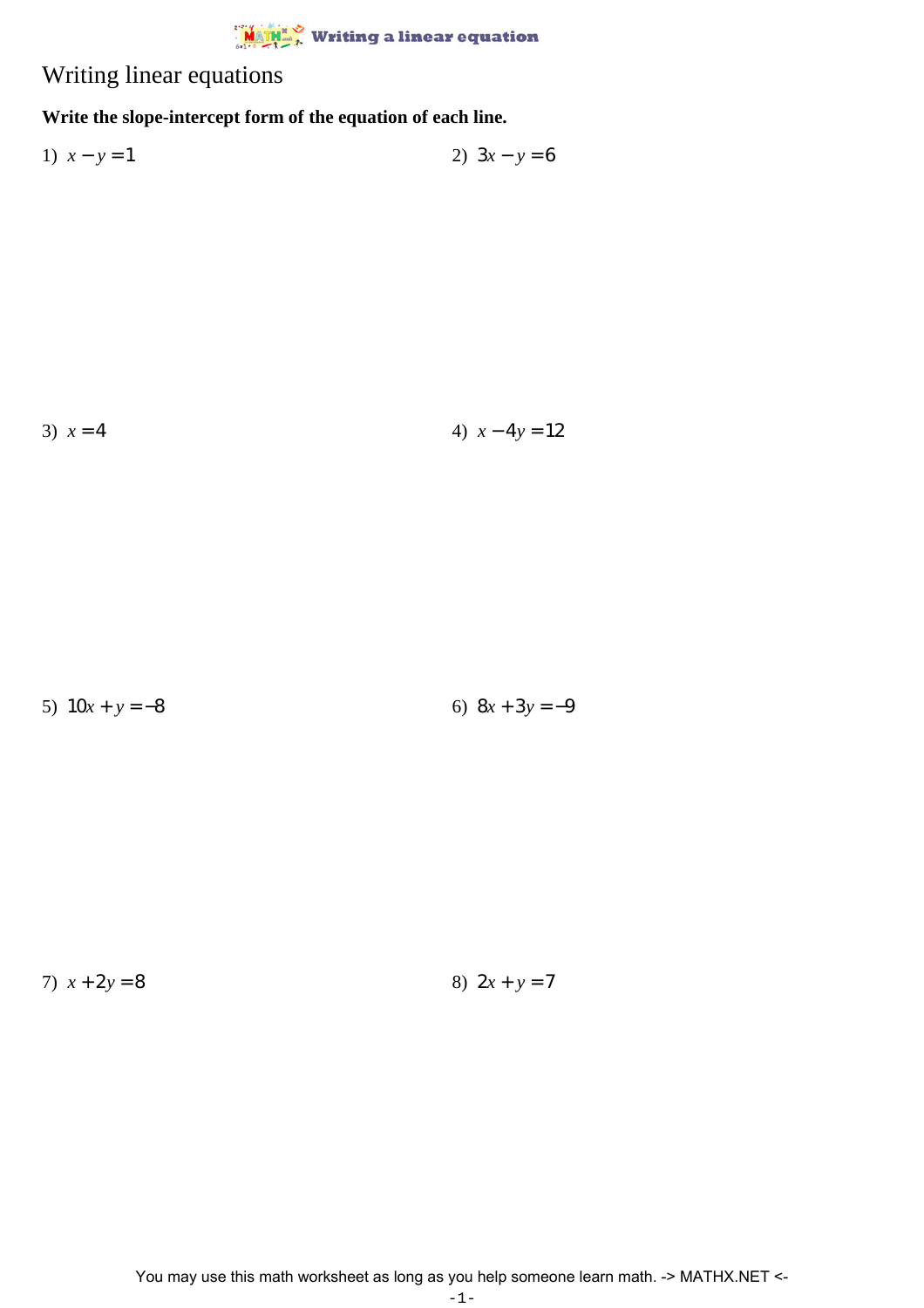11) 
$$
x + 2y = -16
$$
  
12)  $x - 2y = 2$ 

13) 
$$
x + y = 2
$$
  
14)  $6x - y = 1$ 

15)  $x + 8y = -24$  16)  $x + 7y = -7$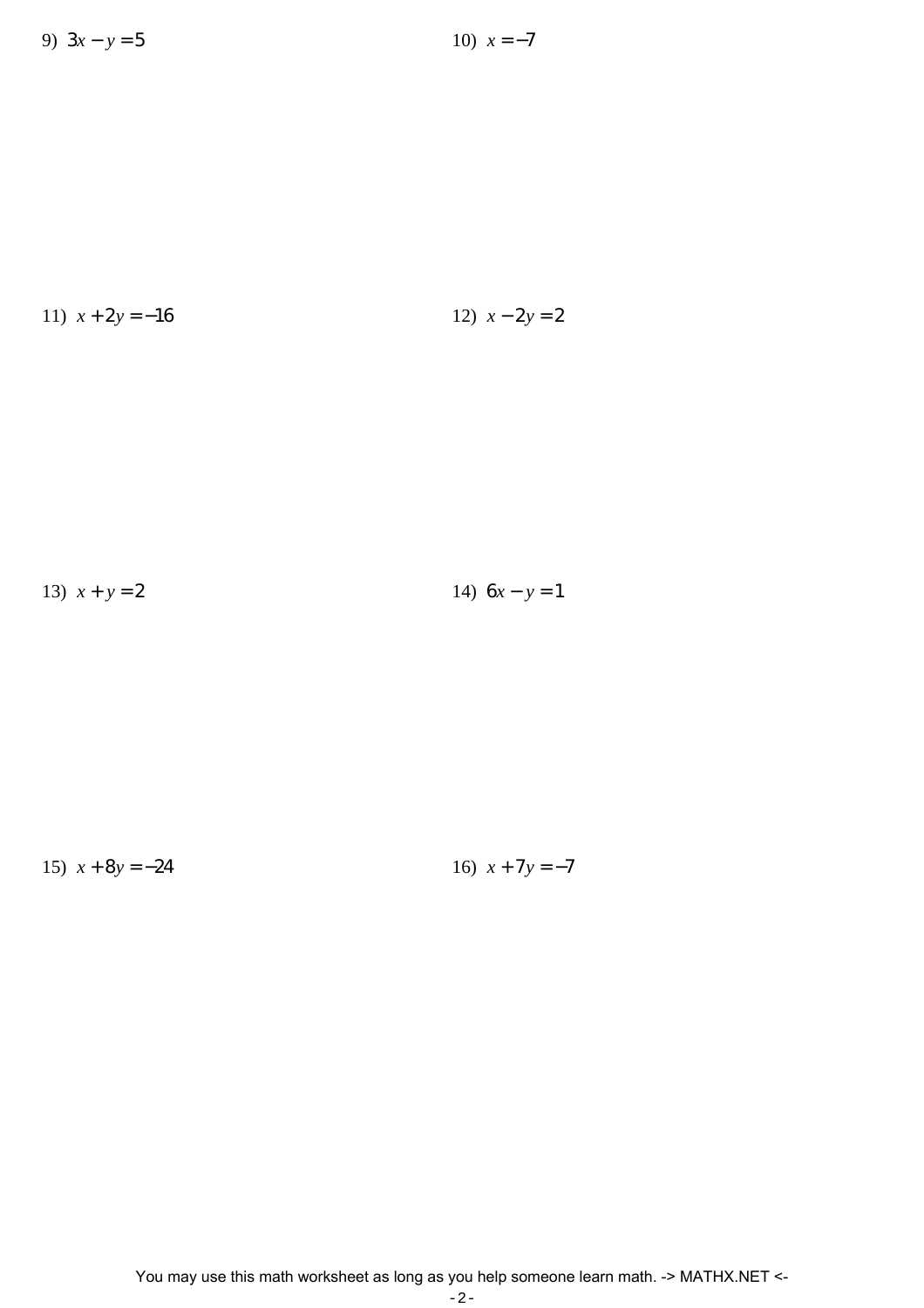19) 
$$
y = -8
$$
 20)  $11x - 4y = 9$ 

$$
21) \ \ x - 2y = 10 \qquad \qquad 22) \ \ 10x - 13y = -31
$$

23)  $4x - 3y = -5$  24)  $2x - y = 4$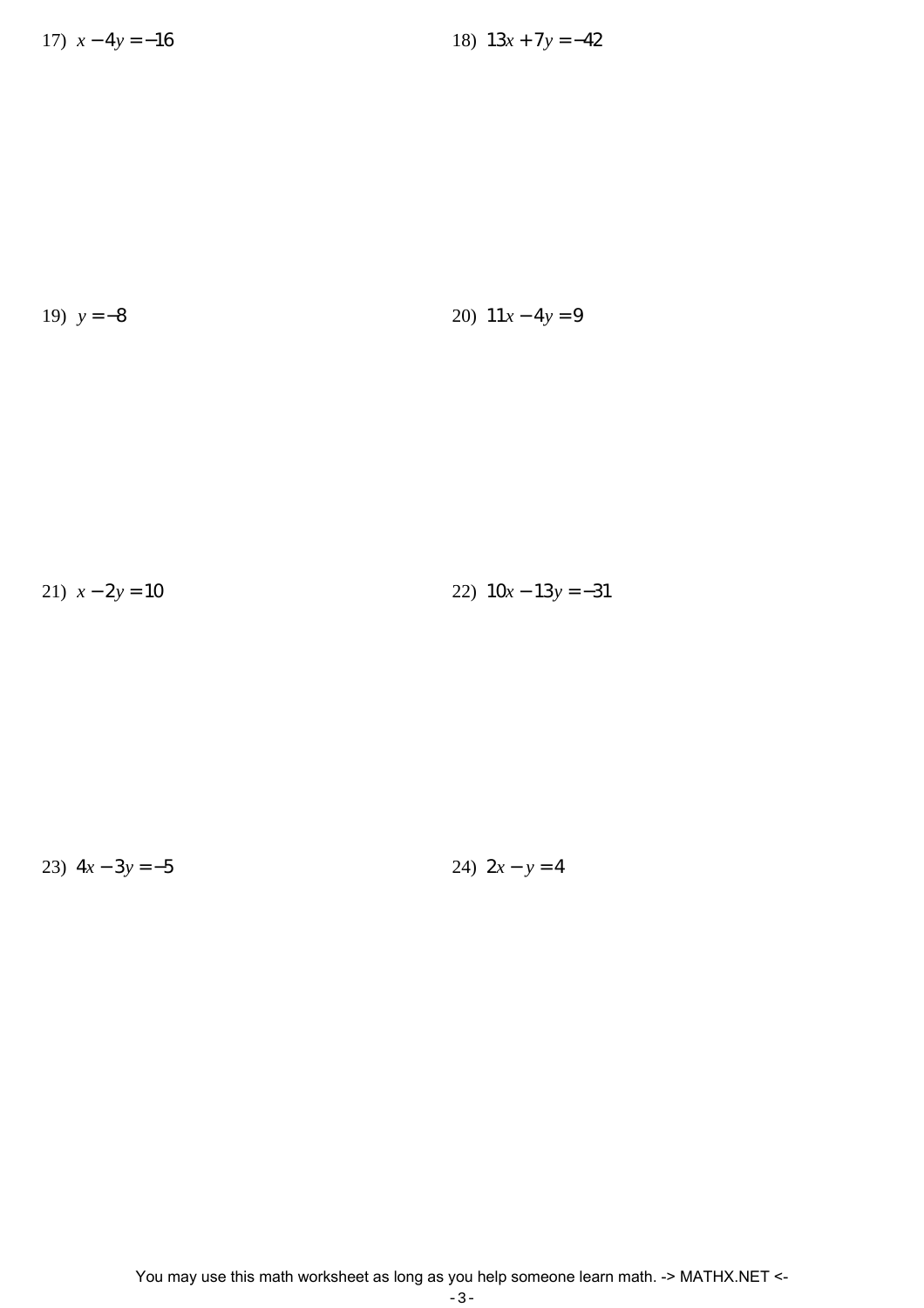$$
27) \ \ 2x - 3y = -6 \tag{28} \ \ x - 3y = 3
$$

29)  $5x - 4y = 4$  30)  $15x + 8y = -64$